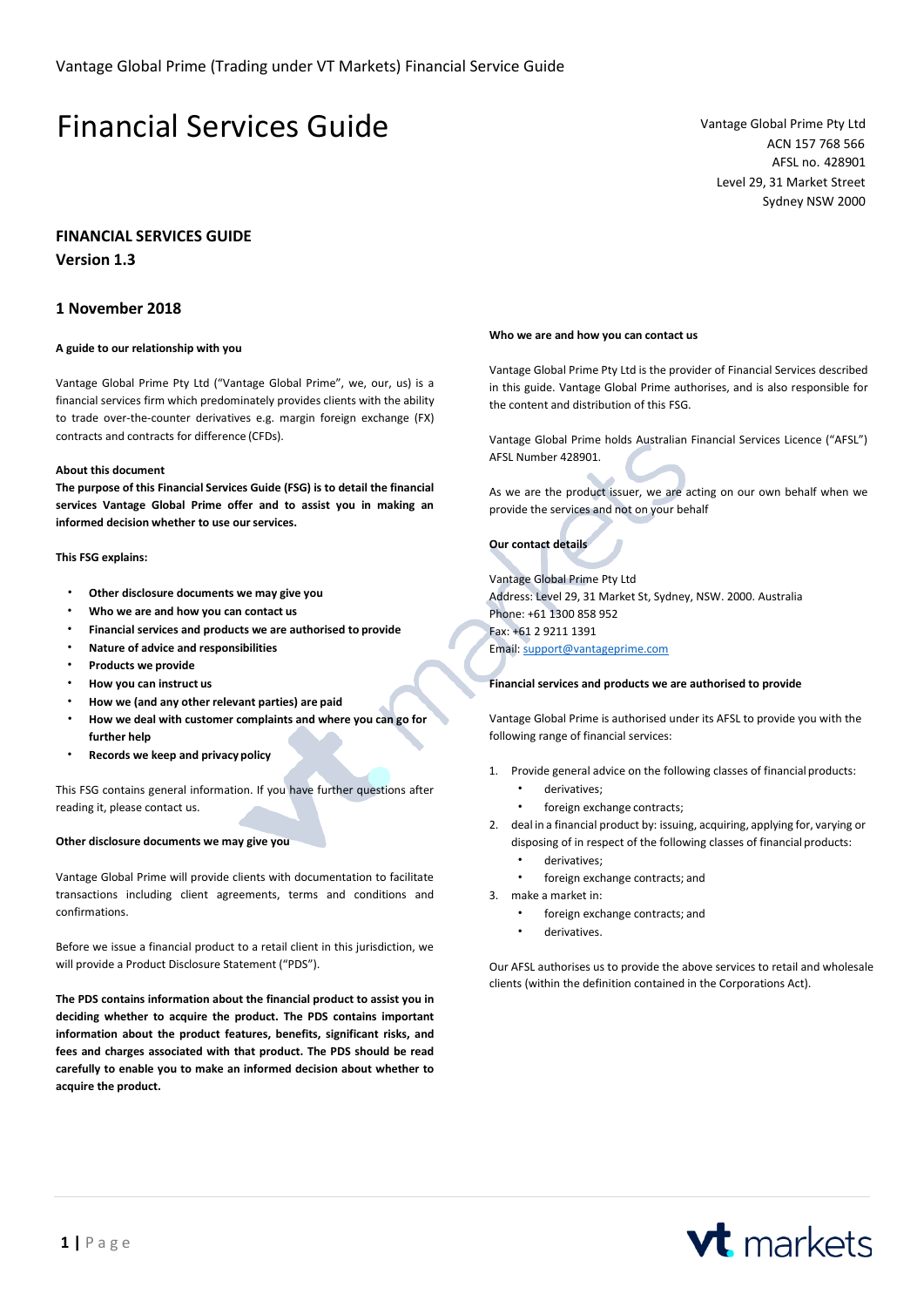## **Nature of Advice and our Responsibilities**

Vantage Global Prime provides only general advice in relation to derivatives and foreign exchange contracts. Any general advice we provide to you as a retail client does not take account of your Personal Circumstances. Before acting on any general advice, you must consider the appropriateness of the advice in light of your Personal Circumstances. Newsletters, trade alerts and research papers are examples of general advice we may give you.

Before taking any action to acquire any of the financial products or services mentioned in this FSG you should consider whether the product or service is appropriate having regard to your Personal Circumstances. You should also consult the relevant PDS and ensure that you understand the risks associated with the financial products and services you enter into with Vantage Global Prime.

In providing our service, other financial issues may arise, such as how to invest money, or taxation issues. However, we are not authorised to provide advice relating to those financial issues, or any other issues except those explained above. You should seek specific advice from the appropriate professionals if these issues are relevant to you.

#### **How to instruct us**

Before transacting with Vantage Global Prime you must open an account with us.

You may then give instructions to us in any of the following ways:

- by telephone, facsimile (by prior arrangement) email or other means. But in all cases we must receive written confirmation of these instructions; and
- electronically via one of the Vantage Global Prime trading platforms.

### **What Our Financial Products Cost You**

The fees and charges you may be required to pay us when we provide financial services to you are:

- Spread costs;
- Interest on client money
- Default interest
- Swap charges
- Rollover charges;
- Administration fees; and
- Commissions in respect of certain accounts.

#### **Spread costs**

The spread is the difference between the bid price (price at which we are willing to buy from you) and the ask price (price we are willing to sell to you) the CFD or margin FX contract you trade.

## **Interest on client money**

Vantage Global Prime is entitled to retain any interest it earns on client money held in the segregated accounts it maintains pursuant to the Corporations Act. The rate of interest is determined by the provider of each segregated account.

#### **Default interest**

If you fail to pay any amount that is due to us, we may debit from your Account default interest on that amount.

Default interest will be charged from and including the due date to the date of actual payment. All such interest will be calculated using an interest rate which is the central bank target cash rate for that currency plus 3% per annum. Default interest is charged in arrears at the end of each business day.

#### **Swap Credits and Charges (not payable for Swap Free Accounts)**

Where a Margin FX position or Spot CFD (a CFD whose value is derived from an underlying asset whose price is quoted on a spot market) is held overnight, you may earn or pay interest on your unrealised profit or loss. Contracts are automatically rolled over to the next trading day at the same time that the swap charge/credit is calculated.

In circumstances where the two interest rates are near parity (almost equal to each other) a Swap charge may be imposed for both long and short open Contracts. A double negative Swap Rate implies that there is no interest advantage gained by borrowing in one currency to then invest in the other.

When you close out your Margin FX of Spot CFD Contract, the net amount of the swap charges and swap credits(which forms a part of your Unrealised Profit/Loss) will be credited or debited from your Account. No Swap Charge is payable to us and no Swap credit is paid by us if you open and close out a Margin FX or Spot CFD Contract in the same day. We receive a transaction fee for providing the Swap charges or Swap credits to you.

Our transaction fee can be up to 10% of the value of the Swap charge or Swap credit received from our Liquidity Providers.

#### **Rollover Benefits and Charges**

Where a Futures CFD (a CFD whose value is derived froman underlying asset whose price is quoted on a futures market) is held at the end of the trading month, you may earn or pay interest on your unrealised profit or loss. Contracts are automatically rolled over to the next trading month at the same time that the Rollover Credit or Charge is calculated.

A cash adjustment takes place to reflect the difference between the old contract price at the end of the trading month and the new contract price at the commencement of the next trading month (less an administration fee of 25 basis points).

#### **Administration fee (Swap free or Islamic accounts only)**

Swap Free Accounts do not pay or receive swap credit or charges or rollover credits or charges. Swap Free Accounts will instead be charged an administration fee. The administration fee is made up of the fees imposed by our Liquidity Providers plus an internal processing fee (approx. 10%).

## **Currency conversion calculation fee**

Funds can be deposited to us and held in the following currencies: Australian dollars, Euros, British Pound Sterling, Japanese Yen, New Zealand Dollars, Singapore Dollars, Canadian Dollars or US Dollars. Your Account can be denominated in any of the eight stated currencies.

When you deal in a Margin FX Contract or CFD in a currency other than the base currency of your account, we automatically convert the realised profit or loss into the base currency of your account at the current spot rate quoted by us on which may be different to the spot foreign exchange rate elsewhere.

#### **Commission**

Account holders that trade with us typically pay no commission other than RAW ECN and PRO ECN account holders who pay \$3.00 and \$2.00 USD respectively (or equivalent in the trading account base currency) commission per standard lot, per side.